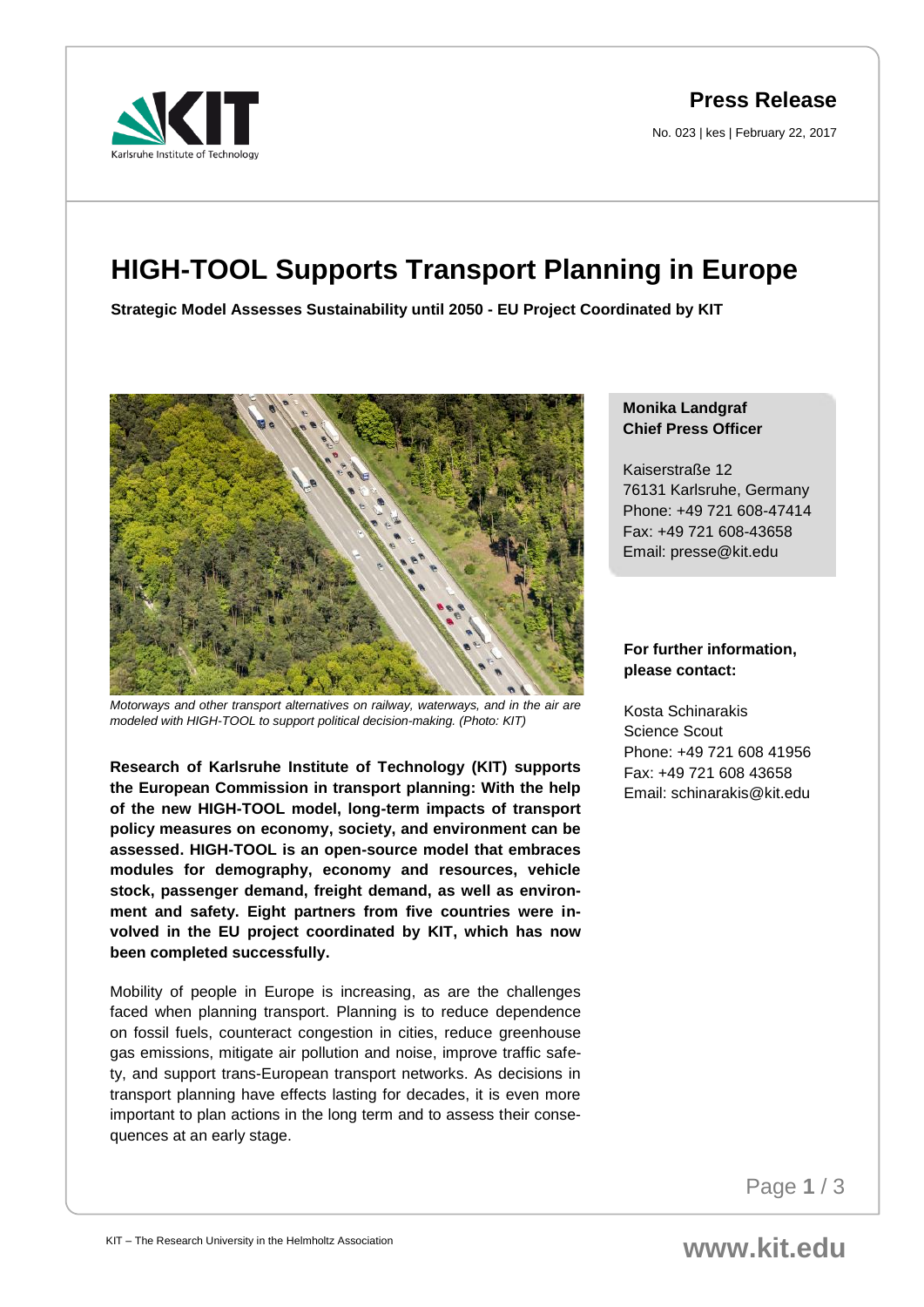#### **Press Release**

No. 023 | kes | February 22, 2017



HIGH-TOOL (strategic high-level transport model), the result of a meanwhile completed EU project, models transport policy measures and their impacts. With this tool, the Directorate-General for Mobility and Transport (DG MOVE) of the European Commission is provided a quantitative instrument to assess the impact of transport policy measures on economy, society, and the environment for decades. HIGH-TOOL can be applied to strategically assess options and to preselect options for analysis using more detailed models.

"The perspective of HIGH-TOOL is global. The focus, however, lies on Europe and in particular on the EU Member States," explains project coordinator Dr. Eckhard Szimba, who heads the respective working group at the Chair for Network Economics of KIT's Institute of Economics (ECON). "The forecast period is divided into steps of five years each and extends until the year of 2050." Apart from modules for demography, economy and resources, vehicle stock, passenger and freight demand, as well as environment, and safety, HIGH-TOOL comprises a comprehensive data inventory and a user interface. HIGH-TOOL is available as open-source software and characterized by user-friendly application. Any strategy simulation is accompanied by an assessment report that lists major results in the form of Excel tables and diagrams.

Input and output indicators of HIGH-TOOL are largely based on major European strategy papers, such as the "White Paper on Transport," the "Roadmap for moving to a competitive low-carbon economy in 2050," and the "EU reference scenario 2013," a collection of long-term prognoses until 2050. The project consortium already presented HIGH-TOOL at several large conferences on transport research and organized workshops for future users. Currently, the model is being used among others to assess strategies for shifting transport from road to rail.

Under the  $7<sup>th</sup>$  Research Framework Program, the European Union funded the HIGH-TOOL project with about EUR 2.5 million. The project had a duration of three and a half years, eight partners from Germany, the Netherlands, Belgium, Spain, and Hungary were involved. KIT coordinated the project, additionally participated in all development areas, and was responsible for the passenger demand model.

More information is available at:<http://www.high-tool.eu/>

**Karlsruhe Institute of Technology (KIT) pools its three core tasks of research, higher education, and innovation in a mission. With about 9,300 employees and 25,000 students, KIT is** 



*The HIGH-TOOL model simulates transport policy measures and their impacts on the computer. (Photo: KIT/HIGH-TOOL)*